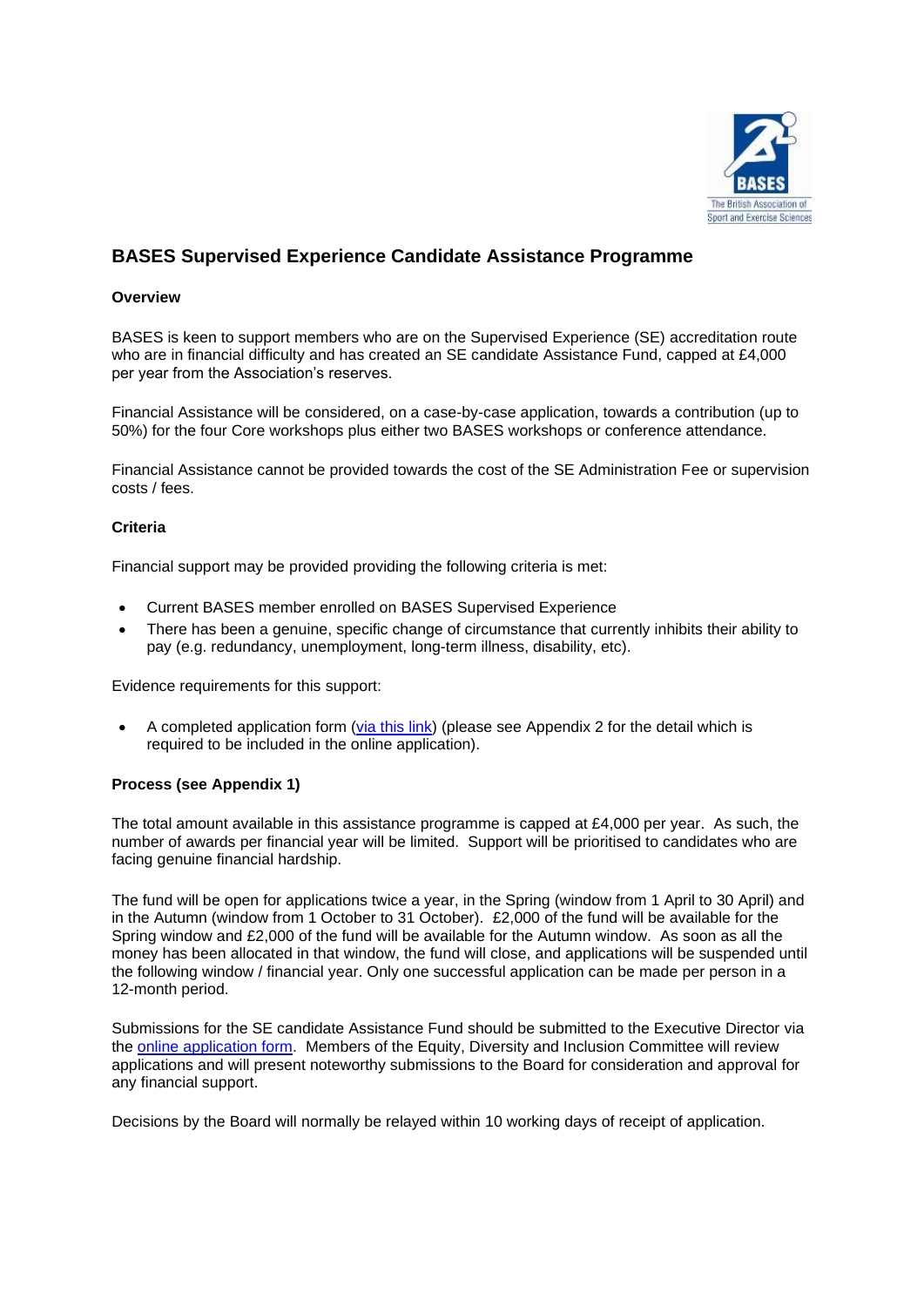# **Confidentiality**

Any application made through this programme will remain confidential, including the accompanying evidence / paperwork. The Association will not disclose the details of anyone who has made an application through the programme.

Final Version 10/02/2021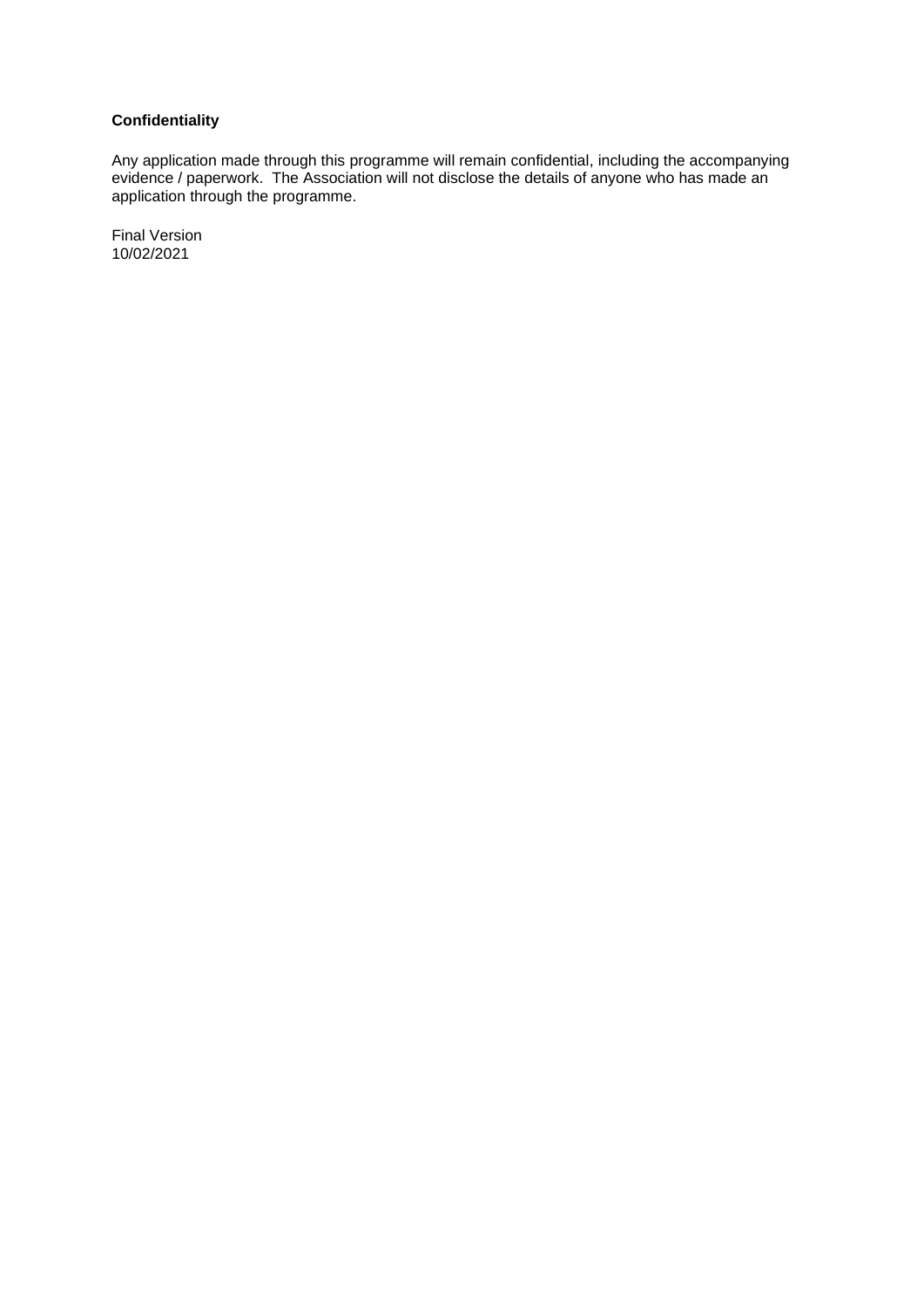## **Appendix 1**

## **BASES Supervised Experience Candidate Assistance Programme**

### **Guidance on making an application**

- Please note that all applications must be made via the [online application form.](https://www.cognitoforms.com/SpectuliseLtd/BASESSupervisedExperienceCandidateAssistanceProgramme)
- Submitted forms are confidentially directed to the BASES Executive Director.
- You will normally then be contacted within two working days to confirm receipt and with an approximate date of when the Board is expected to reach a decision.
- An application does not quarantee an award.
- The total amount of funds per year (and per window) are limited and as such, the number of awards each year are limited.
- The applications are to support core workshops / events which are taking place over the next six months or so.
- Financial Assistance will be considered towards a contribution (up to 50%) for the four Core workshops plus either two BASES workshops or conference attendance.
- A sub-group of the Equity, Diversity and Inclusion Committee will review applications and will present noteworthy submissions to the Board for consideration and approval for any financial support.
- You will be notified by e-mail of the outcome of your application and any actions required.
- Where possible, a discount code will be provided to allow you to register for a core workshop, for example, and only pay the discounted fee at the point of registration.
- Unsuccessful applications cannot be appealed, and no feedback will be provided.
- The Board can withdraw this programme at any time.